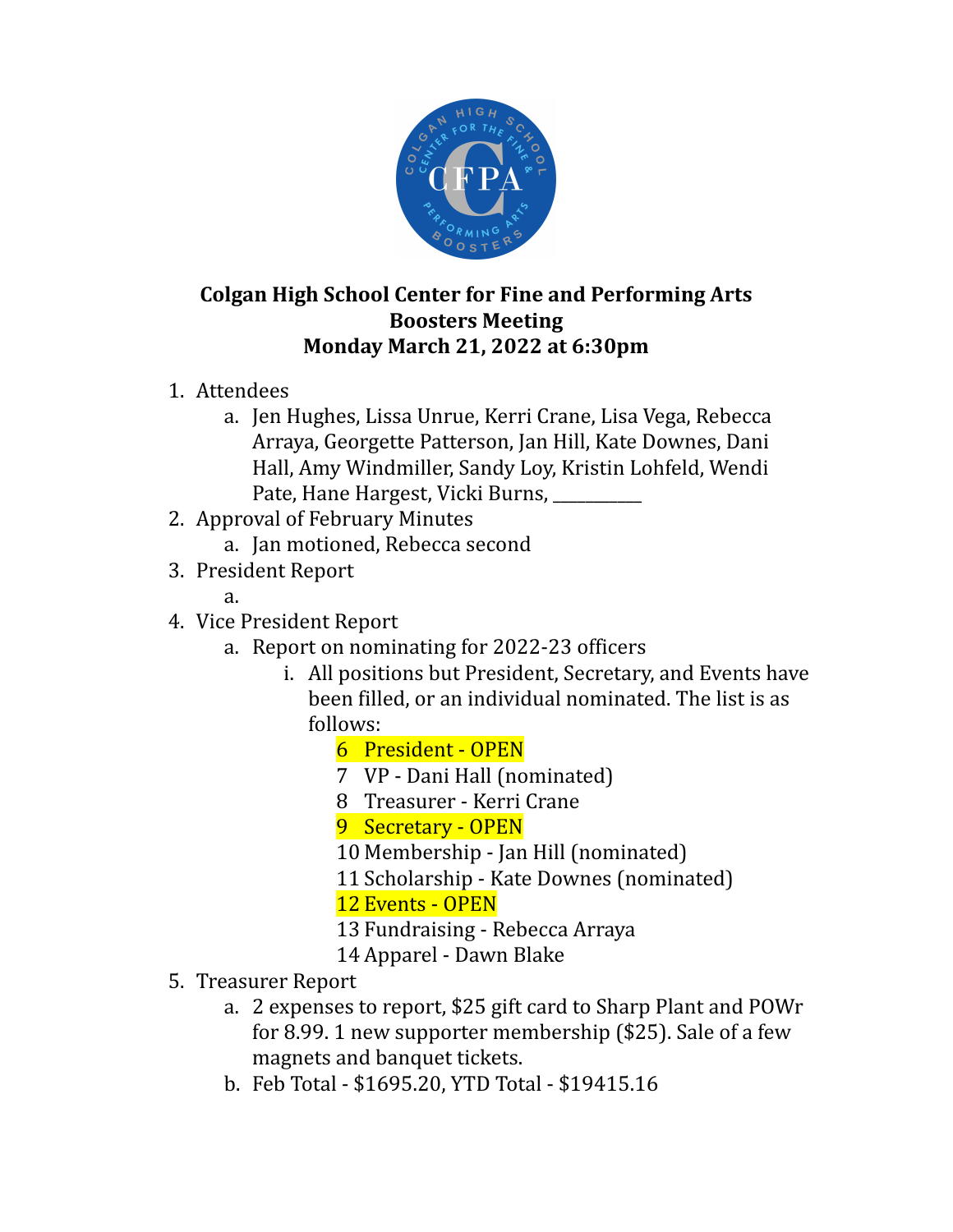- 6. Publicity Report
	- a. Lisa reports she's been updating and sharing on social media. Will promote the upcoming musical and our selling merch at the musical. Also promoting the popcorn sale.
- 7. CFPA Coordinators Update
	- a. Vicki Burns CFPA student council met at the beginning of March. They are planning to meet the first Monday in April and will send an announcement. They are working on a foundational start of Bylaws for the CFPA SCA, using the Colgan SCA bylaws as guidance. They hope to work on it more in the fall.
	- b. CFPA has NO BUDGET for next year's banquet. ALL money must come from the boosters, including money for decorations.
	- c. There was a note to recycle paper/plastic from the banquet.
	- d. Banquet will always need to be in March because everything is booked for Spring at the end of the previous year.
	- e. No fine art gala budget is necessary.
- 8. CFPA Student Council Update
	- a. None present nothing to report.
- 9. Committee Reports
	- a. Membership
		- a. One new member for February. Nothing else to report.
	- b. Fundraising
		- a. Double Good Popcorn fundraiser will be held 3/24-3/28. 50% of proceeds come to the boosters.
		- b. Discussed having more on-hand inventory for in-person sales. Having a new design for t-shirts was discussed.
	- c. Events
		- a. Mr. Mills asked for assistance from the boosters to accept donations during FinFest on May 14th for a nonprofit organization
	- d. Scholarship
		- a. Extended the deadline due to teacher recs not coming in.
- 10. New/Old Business
	- a. Next meeting April  $18^{\text{th}}$  in person Commons B